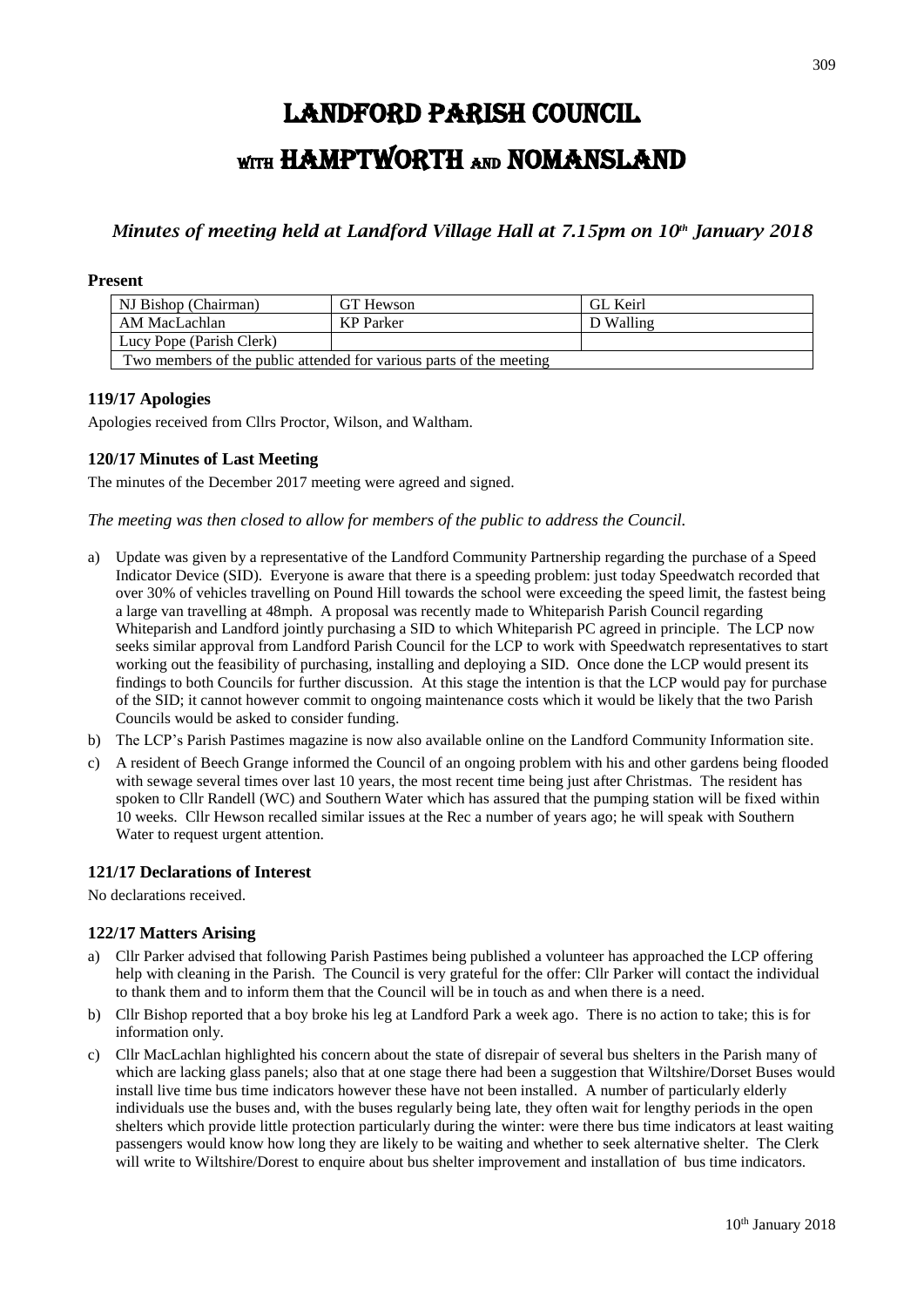## **123/17 Planning**

- a) Planning Breaches: Cllr Parker advised that a number of parishioners have highlighted potential breaches of planning control in the area. While no formal reports have been made Cllr Parker recommends that these should be considered and a decision made whether the Parish Council should take any action. Cllr Parker then outlined possible breaches at the following properties:
	- i. Forest Falconry, New Road, Landford: concern regarding buildings constructed and trees felled. After discussion Cllrs agreed insufficient evidence to warrant any action;
	- ii. Field to the rear of Derriere, Southampton Road, Landford: construction of garage and greenhouse structures on agricultural land. After discussion Cllrs agreed that this should be referred to NFNPA Enforcement Officer for further investigation;
	- iii. Lyburn Farm: siting of 3 mobile homes and 1 residential Portakabin on agricultural land. After discussion Cllrs agreed that the Parish Council should write to the land owner to recommend that temporary planning permission be applied for as the landowner has done in earlier years.
	- iv. Land off Southampton Road, SP5 2BE: stationing of a caravan/mobile home in contravention of 'Article 4 Direction. Years ago this field was purchased by a 'land retail company' and divided into 115 individual plots. Each plot was offered for sale as 'investment land' however with no prospect of housing being built, the NFNPA, in 2010, made an 'Article 4 Direction' which effectively takes away permitted development rights to, amongst other activities, erect fencing, park caravans and mobile homes. After discussion, Cllrs agreed that this matter should be referred to NFNPA Enforcement Officer for further investigation.

# **124/17 Finance**

a) The Clerk presented the Cash Flow Report and cheques numbered 500526 to 500530 for signing:

- Idverde for December bin emptying: £71.10
- Wicksteed for G-Force roundabout maintenance: £432.00
- Wiltshire Council for PC contribution to CATG signs: £200.00
- Ms L Pope for November mileage/expenses: £50.45
- December Gross salaries (50 hours): £536.95

The Parish Council approved the Cash Flow Report and all cheques.

b) The Clerk presented the Budget Control Report which was duly received and approved by the Council.

### **125/17 Clerk's Report**

- a) The Clerk advised that a form confirming the Parish Council's precept request now needs to be signed by the Chair and Clerk/RFO and returned to WC. Cllr Bishop, as Chair of the meeting and Vice Chair of the Council signed the precept form along with the Clerk/RFO.
- b) The Clerk advised that Cllr Bishop had reported to her that a power line in Nomansland appeared to have come down. The Clerk reported this to Scottish and Southern Electric which sent an engineer out. Scottish and Southern have updated the Clerk that the line is dead and should ideally be removed however there is a cost to do so. The line is not the Parish Council's responsibility so no reason for it to pay for its removal.
- c) The Clerk's laptop is booked in to be serviced from Thursday to Monday: the Clerk will still be available by telephone and will be able to receive emails on the phone.
- d) The new external auditor PKF Littlejohn will be holding an online seminar on  $23<sup>rd</sup>$  January from 11-1230 which will outline its approach to limited assurance reviews, common issues that arose in 2016/17, and the new Annual Governance & Accountability Returns and Exemption Certificates. The Clerk will log in to this seminar and can supply log in details to any Cllrs who wish to also do so.
- e) The Clerk highlighted that when posting the agendas on the parish noticeboards for her first two meetings she has also continued to hand deliver a hard copy of the agenda/relevant papers to each Cllrs' home address; this does add at least 30 minutes to getting around the noticeboards which will equate to 6 hours per year which the Council will pay for; there is also the additional cost of paper and printing. The Clerk canvassed Cllrs as to who would be happy with receiving the agenda and papers electronically: three Cllrs requested that hard copies continue to be delivered to them.

# **126/17 Update re financing of zig zag lines & CATG application**

Cllr Keirl advised that little progress had been made since last month: Cllr Hewson advised that £500 is required and Cllr Keirl agreed that he will speak to the school this week regarding what financial commitment they will make. Cllr Bishop will also take photographs of the problems to go with the CATG application.